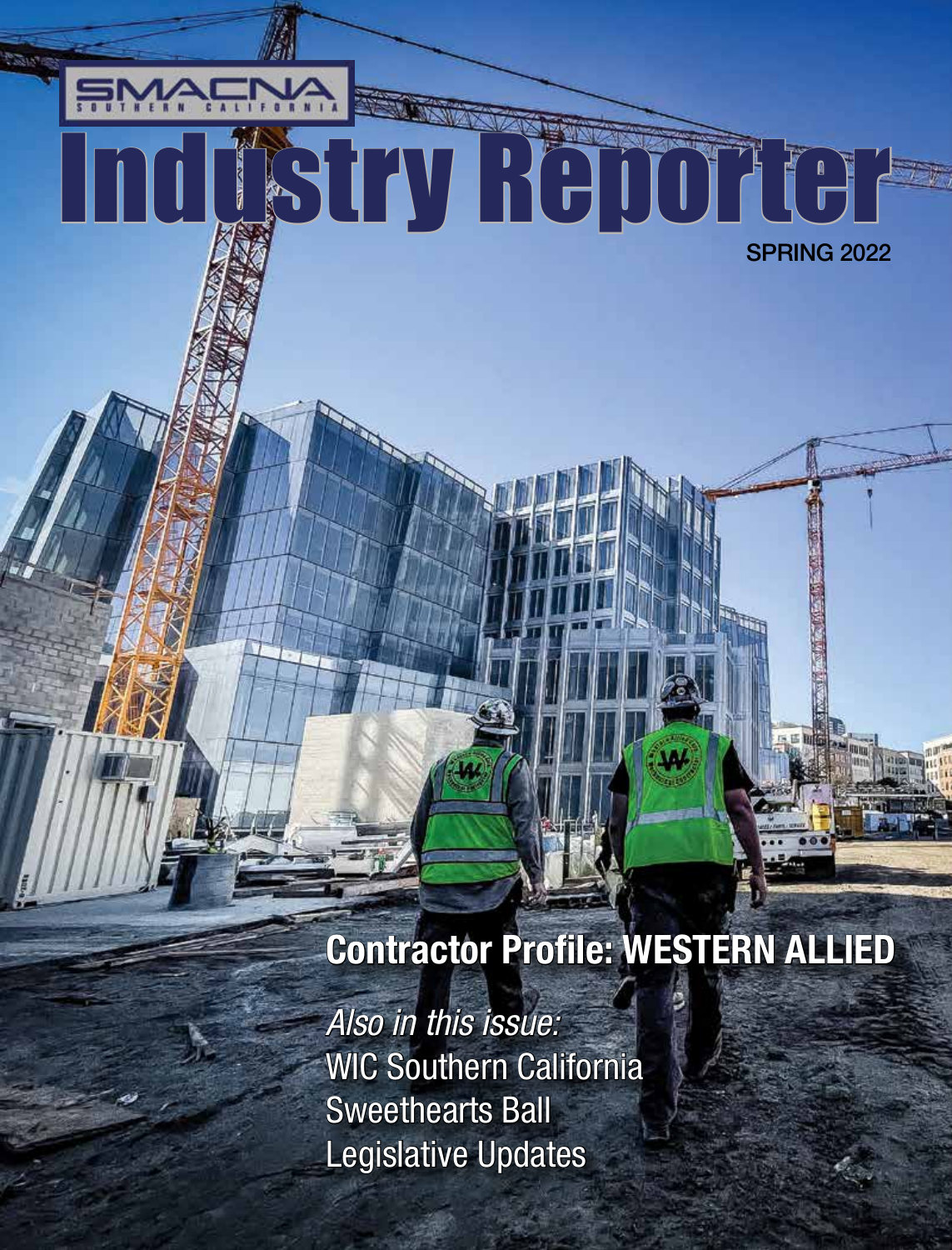#### ON LEADERSHIP AND PRUDENCE

On March 1-2, 2022, SMACNA and SMART leaders from across the United States and Canada attended the 2022 Partners in Progress Conference at Resorts World in Las Vegas. The event was well attended and included interactive workshops and great speakers like Jim Abbott, the former New York Yankees pitcher, who spoke on resilience and optimism in leadership and in life, and Mike Abrashoff, former commander of the *USS Benfold*, who imparted wisdom and practical advice on team-building, leadership, and finding the best in people. These were just a few in a line-up of excellent speakers who shared insight and direction for how to change the way we think about cultuvating, building, and maintaining positive relationships between organizations.

To build a strong future, leaders from labor and management must work together and focus on a common goal. One common goal is growing market share while providing adequate wage and benefits to members. Increased market share with great wages makes it easier to attract the future work force required. I am proud to say that your SMACNA Southern California Labor Committee has a strong and true partnership with our Local 105 SMART Union.

#### IN THIS ISSUE ...



#### Contractor Profile: Western Allied

#### DEPARTMENTS

- 2 SMACNA-SoCal Update
- 3 Women in Construction
- 7 Legislative Update



PUBLISHER / EDITOR Jessica Kirby • 250.816.3671 jessica.kirby@pointonemedia.com

CREATIVES Lara Perraton • 877.755.2762 lperraton@pointonemedia.com

> **CONTRIBUTORS** Robin Brunet Natalie Bruckner Stan Kolbe

Hector Vargas



By / Hector Vargas, SMACNA-SoCal President

While work in our area seems to continue at levels slightly below 2021, it is very important that you are properly planning for price escalation and material shortage. Current average lead times for HVAC equipment are running at 28+ weeks. Please make sure you are properly planning and researching when bidding projects. Cost increases are unavoidable, and it does not seem like the situation will improve anytime soon. Make sure you are conscious of this when bidding and adjust as required.

Hope everyone is safe, business is good, and wishing lots of success to all.  $\blacksquare$ 



#### Sweethearts Ball

- 8 SMACNA-SoCal News
- 8 Local 105 2022 Holiday Calendar



Official Journal of Record for SMACNA Southern California

Cover photo courtesy of Western Allied Corporation.

While information contained in this publication has been compiled from sources deemed to be reliable, the publisher may not be held liable for omissions or errors.

Contents ©2022 by Point One Media Inc. All rights reserved. No part of this publication may be reproduced or duplicated without prior written permission from the publisher.

Printed in the USA. Postage paid at La Verne, California.

To update or cancel subscriptions please call 1.877.755.2762 or email *circulations@pointonemedia.com*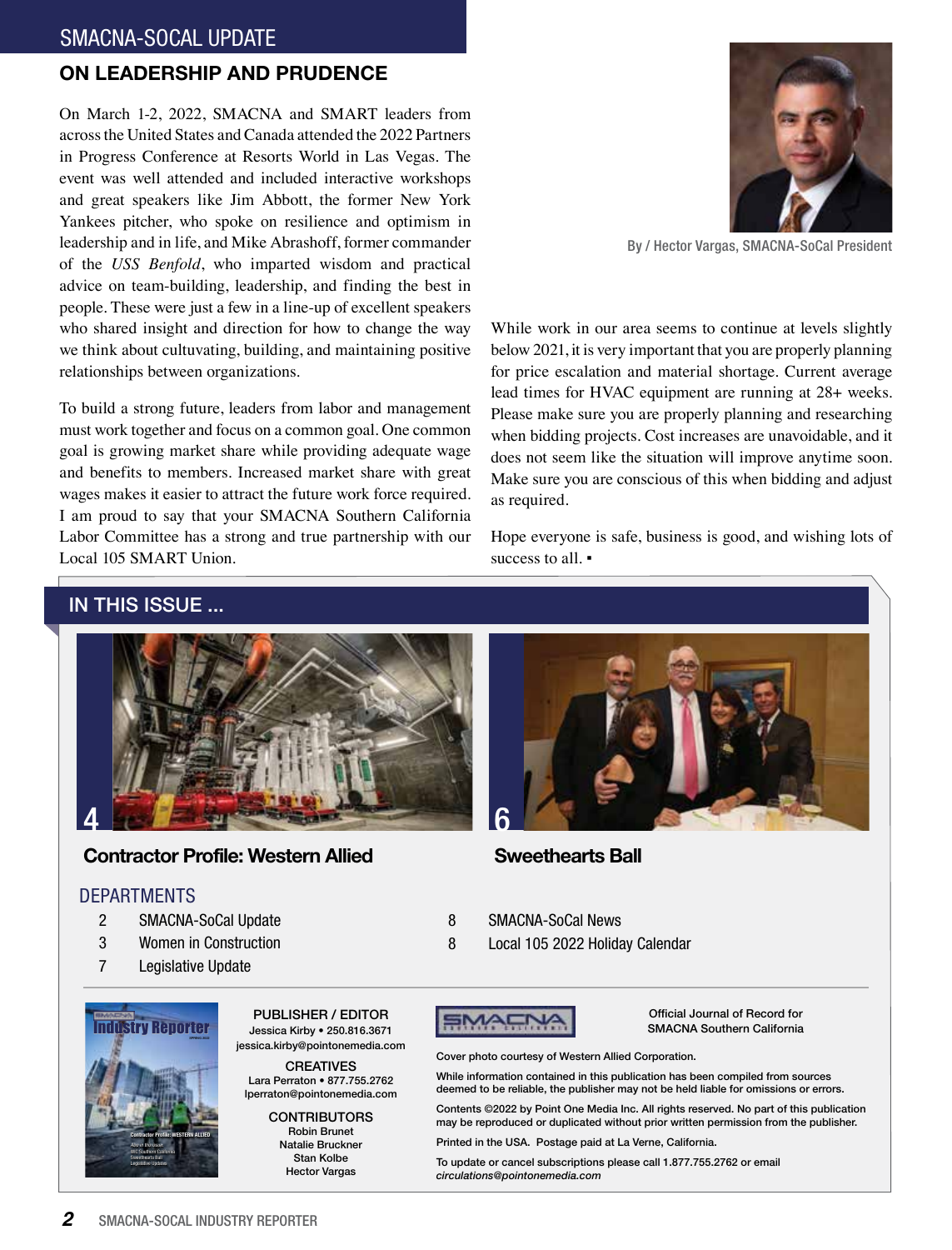#### WOMEN IN CONSTRUCTION

#### NEW WIC SOUTHERN CALIFORNIA GROUP GETS OFF THE GROUND

#### By / Natalie Bruckner

When Carmen Koo, owner of Applied Air Condition in Orange County, California, had a vision to create a Women in Construction Group (WIC) for Southern California, it wasn't just to recruit new women into the sheet metal industry, but also to retain them.

Over the past 30 years, studies have shown that the number of women in construction has grown 81.3 percent, and yet more than four in 10 women and non-binary tradespeople have left or seriously considered leaving. Reasons cited include harassment, lack of respect, and lack of support.

"It's important we not only grow the number of women in the sheet metal field, but look at ways to retain them," Koo says. "What we've seen in the past is that women will start in the trade, but at a certain point they kind of fall off—and we're not exactly sure why that is. I believe that if we had mentors in the trade, women that other women can relate to and share things with, retention will grow."

Koo originally came up with the idea for WIC Southern California a few years back. Inspired by other WIC groups in the California area—in particular the Bay Area SMACNA WIC group that was established in 2018—she started to explore whether Southern California was in need of its own group to support the development and retention of women.

"To be honest, at first I wasn't sure if we needed a group like this," Koo says. "So I started talking to other women, and especially our counterparts in the labor section and those working on the ground day-to-day. It became apparent that they needed more support."

She decided it was time to take the bull by the horns and reached out to her colleagues in the sheet metal trade to see what steps needed to be taken next. "I was instantly supported in my endeavour," Koo says. "We have had so much help from the Bay Area WIC!"

Assistance to gain a better understanding of how WIC Southern California could better serve its people came from all around. Among those offering assistance were Karen Fox (president of Precision Air Balance), Julie Muller, (SMACNA Western Washington, Inc.), Angie Simon (CEO of Western Allied Mechanical), Gina Medel (chief financial officer at The Penn Air Group), and Taylor Mortensen (Superior Duct Fabrication), to name a few.

However, an endeavour like this requires someone to bring the idea to life . . . and that takes time, something Koo has very little of. So, she reached out to Kim Williams, office manager



at SMACNA, to see if she would be interested. She agreed. "The support was amazing," Koo says. "There are so many inspiring women, many of whom have been amazing mentors. We have had interest from the men in our industry, too, but they are a little unsure with it being a women's group. But we don't discriminate! Everyone is welcome."

The next step was to collaborate with other WIC and Women in Construction Operations (WiOPS) groups to listen, learn, and consider how to make the most of the group for the benefit of all.

"I've had meetings with them to better identify the women in our area that are interested in this and would want to join our group," Koo says. "We want to better understand what kind of events we can put on that will be helpful and also make the connection with our labor counterparts and identify their needs and what will be helpful to them."

Despite being in its early stages, interest in the WIC Southern California group is growing, from those working in air balancing to others in architectural sheet metal, and Koo says they are doubling down on efforts to spread the word about the group.

Koo is quick to stress that WIC Southern California is all inclusive and considered a safe and supportive space for all women in the trades. "I don't want to just focus on the women in SMACNA, but women in general. When you come to SMACNA, most of the women are already established, but the women in the trades, that's where I feel we can make a real difference. Ultimately, I envision a group of women and even men from all the various realms of sheet metal coming together to further strengthen the ties within our industry." ▪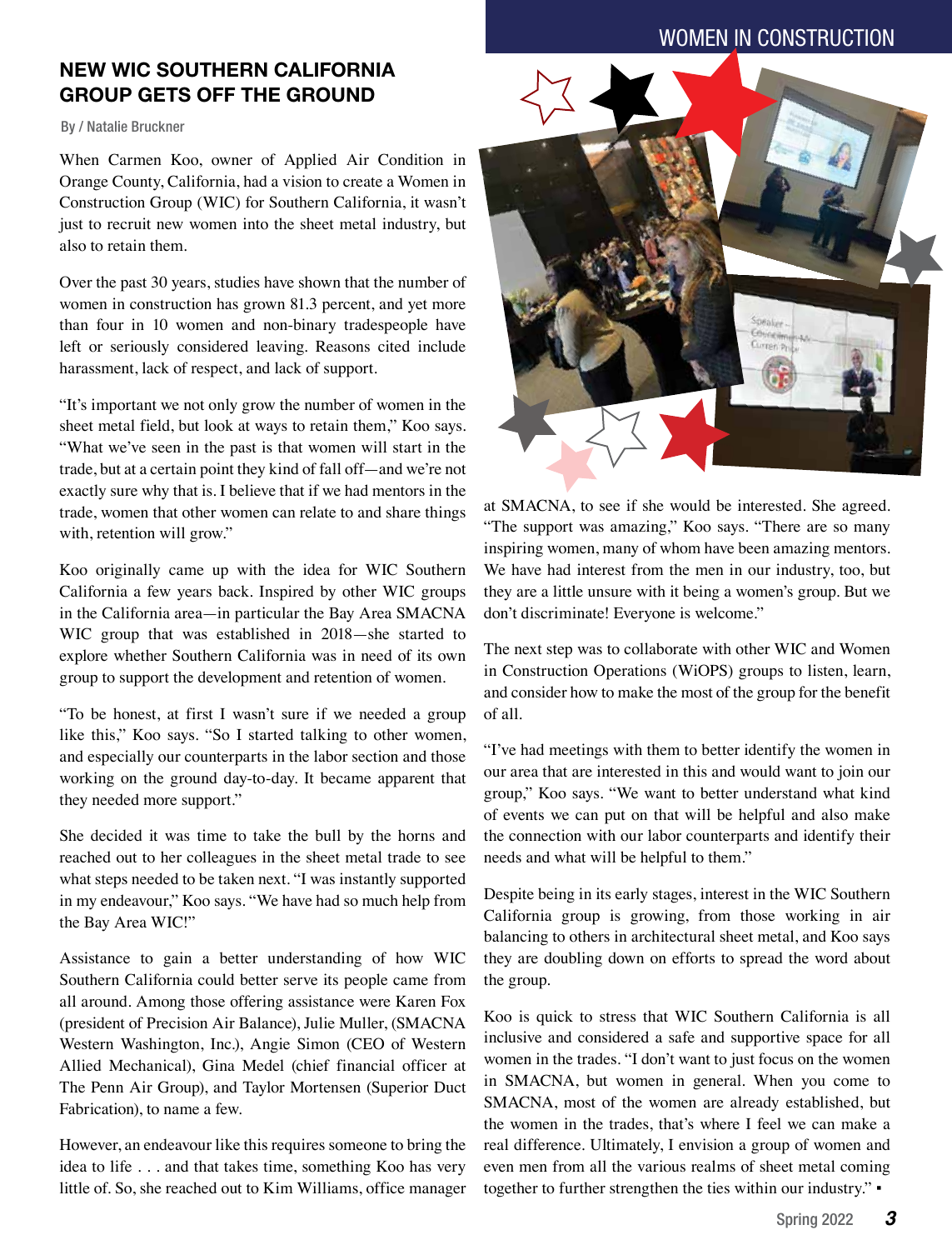# WESTERNSA

Western Allied delivers excellence on every project with the help of strong company values, a skilled workforce, and six decades of experience.

#### By / Robin Brun

In a sector as demanding as sheet metal, maintaining a simple corporate philosophy is sometimes the best strategy. Such is the case with Western Allied Corporation, which first opened for business in Santa Fe Springs in 1960 and recently completed Building Y and Central Plant, which serves the stages at historic Culver Studios.

Matt Calabrese, partner and project manager at Western Allied, explains. "We've been prominent in the Los Angeles basin for over 60 years due to a commitment to retaining the right people and delivering quality HVAC systems with exceptional client service, regardless of project size," he says. "Many years of effort and innovation got us to the level we are at today, and we never take our success for granted."

Building Y is a good example of Western Allied's skill in tackling complex jobs. The four-storey, 76,000-square-foot facility was developed as office space to support Culver Studio's sound stage productions, with Gensler architectural firm giving it the appearance of the studio's original warehouse-style buildings.

Western Allied began design work on the design-build project in 2019 and had to surmount numerous challenges, including placement of an 1,100-ton Central Plant within the limited footprint of the building, as well as creating a pleasing industrial aesthetic with the architectural concept of exposed-to-view overhead ductwork and piping throughout the building.

"A lot of additional planning and coordination went into the overhead design to streamline ductwork and pipe routing to create a near single plane and symmetrical appearance," Calabrese says. "That isn't required when there is a dropceiling to hide everything above. We had to avoid crossing of MEP elements to achieve that aesthetic, which we managed to do successfully."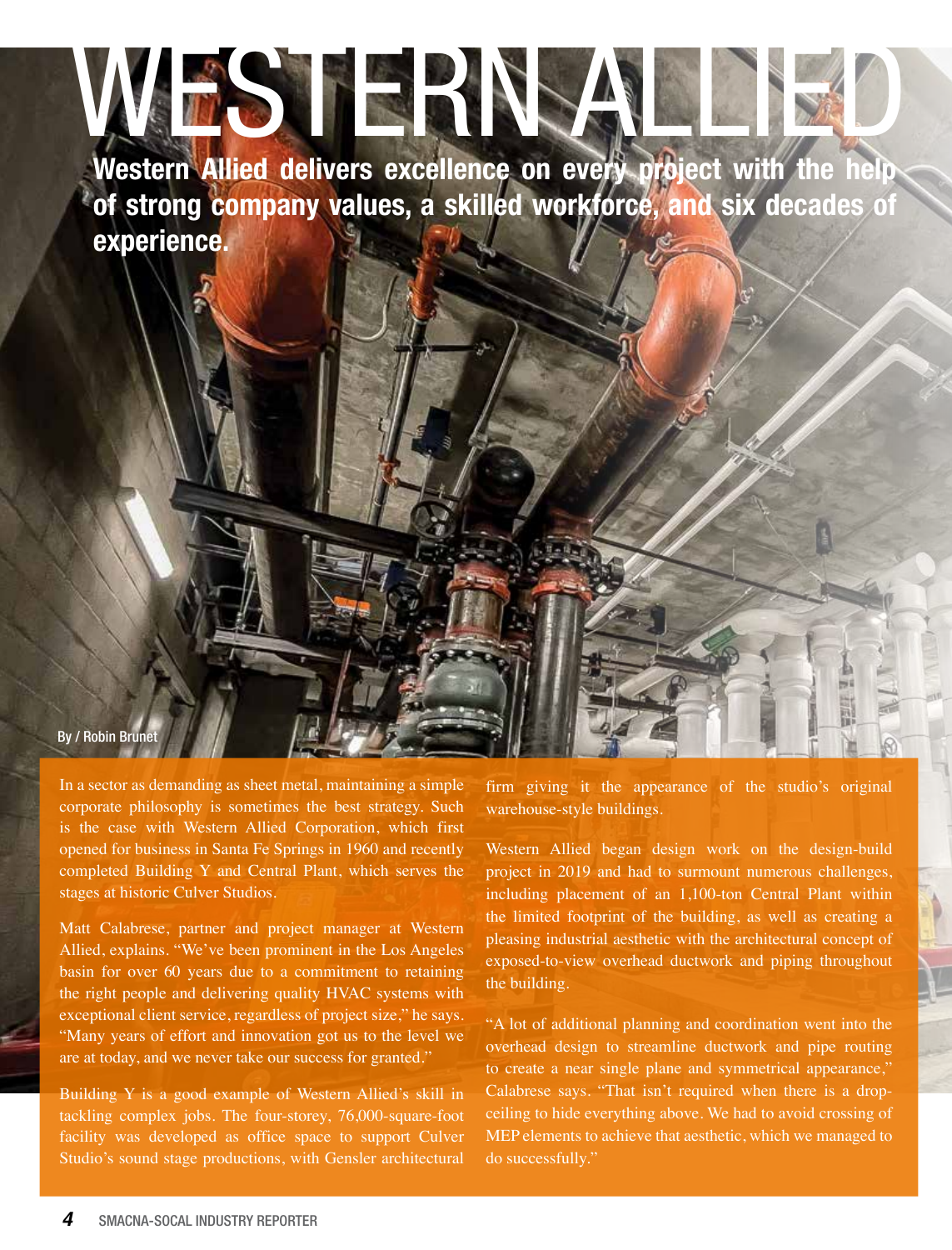Another challenge in making the ductwork appealing was noise. "You can never completely cancel the sound of HVAC systems in an exposed concept, but careful consideration was given to balancing duct sizing with available space to maintain typical acoustical standards for an office space," Calabrese says. "So, we were meticulous in our air distribution design and very careful to construct a tight/sealed system."

Unsurprisingly, the mechanical design for the Building Y core building took a year to complete using Revit, with another three months for the tenant development.

In addition to in-house sheet metal, Western Allied is also skilled in piping fabrication thanks to a newly constructed piping pre-fabrication shop. This was crucial to Building Y because of the Central Plant as well as an underground network of pipes leading from the plant located within the building to seven nearby sound stages. "We ultimately ran over 5,000 feet of chilled water pipe—above and underground—to the stages, under the stage floors, and distributed to headers within each stage," Calabrese says. "All in all, this was a nice project to showcase all of our capabilities: design-build, sheet metal, piping, and DDC controls."

Calabrese goes into detail about Building Y because, like the other projects in Western Allied's portfolio, the work required a team of HVAC specialists to be at the top of their game. "And in that regard we are proud SMACNA members," he says. "It's no secret the construction industry is facing labor challenges, but as a SMACNA contractor we continue to have access to union trained sheet metal workers, and that's a huge advantage. Additionally, we continue to rely upon SMACNA's Duct Construction Standards as a resource for building all projects, namely those with challenges related to space and support constraints."

Building Y is just one of a few recent noteworthy projects for Western Allied. The company completed Entrada Creative Office Building, a new six-storey facility in Culver City, in a design-build role. The project included a 650 ton high efficiency heat recovery VRF core system with smoke control systems and parking garage ventilation.

Calabrese adds, "We are finishing up a complete renovation of the five-storey former Bank of America Data Canter in Pasadena. The project includes a complete building retrofit to a new 760-ton VRF core system, complete with new conditioned DOAS air handling units and relief fans.

"Among several entertainment based projects, we are currently working on a new sound stage production studio in Los Angeles, with the challenge of fitting and supporting large duct



mains from an existing building structure while meeting the stringent acoustical criteria of a production space," Calabrese says.

Western Allied recently completed an expansion of its piping fabrication shop and invested in equipment and space to create UL-listed industrial panels. All of this, combined with pent-up post-pandemic demand, makes the company well positioned to remain prominent in a highly competitive market.

"Our goal is to keep busy and continue our historically steady growth," Calabrese says. "We're excited about the backlog of work we have and prospective projects continuing into this year."  $\blacksquare$ 

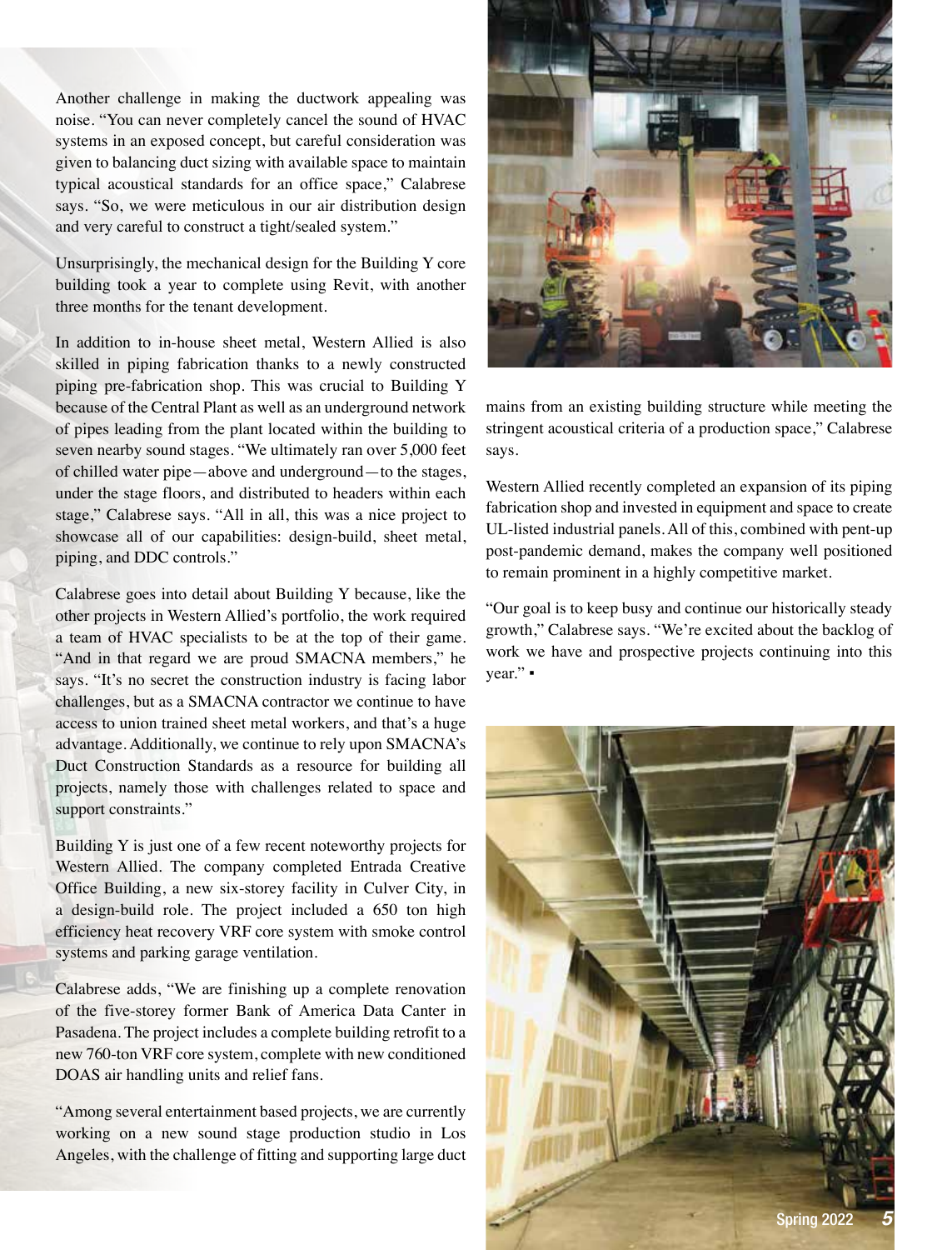## SMACNA Southern California's **Sweethearts** Ball

SMACNA SoCal recognized women in sheet metal at its annual Sweethearts Ball at The Montage Laguna Beach

#### By / Jessica Kirby

SMACNA Southern California members know how to celebrate in style—with recognition, gratitude, and a classic dinner and ball. This year, the annual Sweethearts Ball took place February 19 at The Montage Laguna Beach, and was a lovely evening for all. From stunning formal wear and ribbon and rose-themed decor to a gourmet dinner and a beautiful gift for the ladies, this event lived up to its reputation as one of SMACNA SoCal's most highly anticipated events.

Nearly 100 guests attended the Sweethearts Ball, a tradition that started more than 20 years ago to recognize the women in the Southern California sheet metal industry, be they contractors, members of the workforce, or spouses/family members. Besides being a nod to Valentine's Day, the event is timed nicely as a pre-cursor to Women in Construction Week, March 6–12.

Everyone enjoyed the food, which was prepared by The Montage Laguna Beach's in-house catering and absolutely delectable. Guests had the choice of seared Atlantic salmon with sweet corn puree; rainbow chard with rosemary polenta fries; chirizo vierge; or Cabernet braised beef short ribs with potato risotto, Brussels sprouts, cipollini onions, and bacon jus. The finishing touch was a 64% chocolate-lemon cake that melted in your mouth.

After a fabulous meal, participants danced the night away to The Erin Stevenson Band, who whipped out some incredible 90s through the 2000s R&B, pop, and jazz to keep everyone on their feet.

Holding with tradition, each woman who attended was recognized for her contribution to the industry—professionally, through her work or personally in support of her spouse or family business—with a gift. This year, it was a 14K prong set round diamond interlocking circles pendant necklace in a rose gold from Happy Jewelers.

See photos of this event on this page, and reach out to SMACNA SoCal for information about future association events. ▪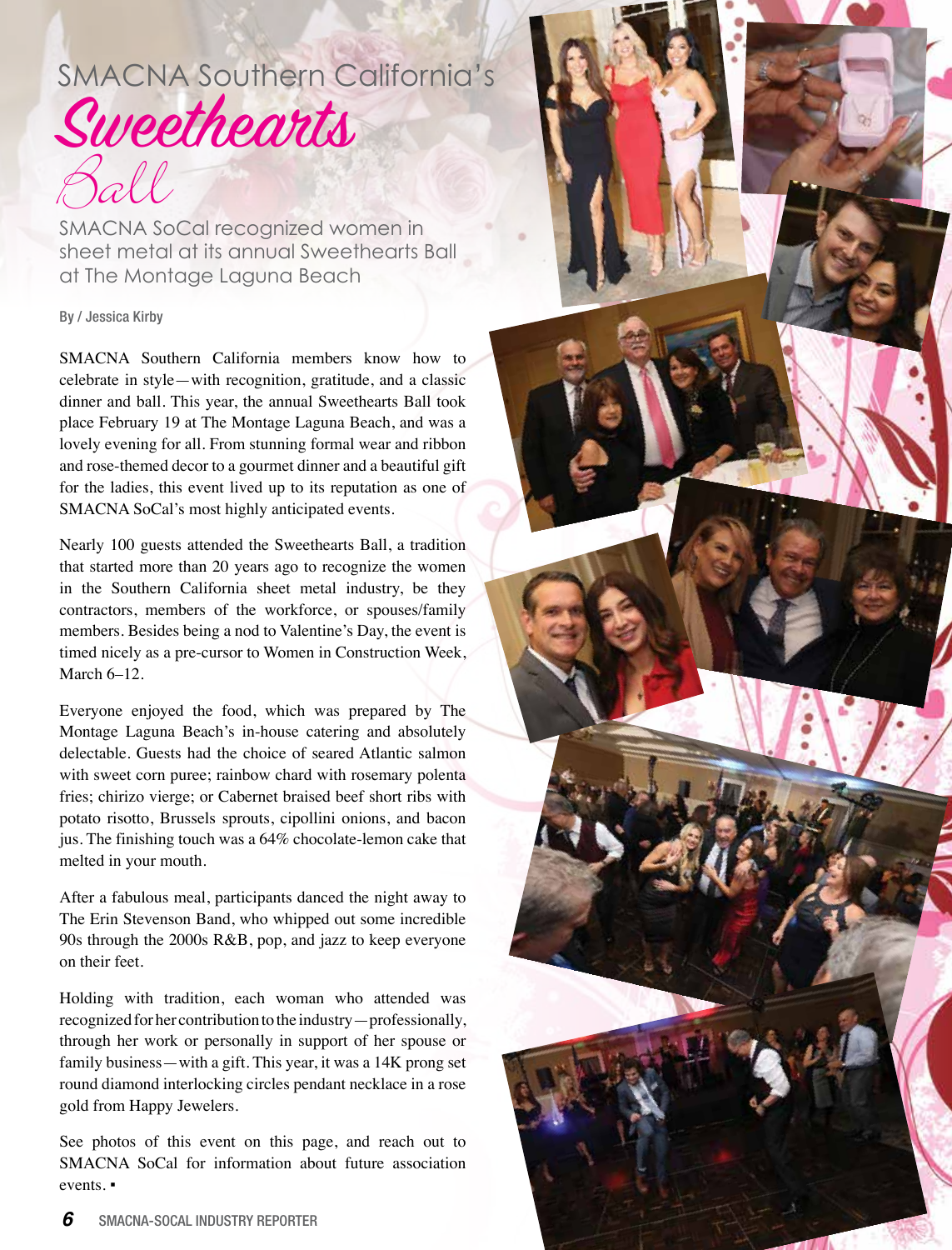#### LEGISLATIVE UPDATE

#### WHITE HOUSE UNVEILS COMPREHENSIVE EFFORT TO BOOST HVAC-IAQ IN MOST BUILDINGS

In mid-March, the Biden Administration released the National COVID-19 Preparedness Plan (*whitehouse.gov/covidplan*), a roadmap to upgrade IAQ across all building types and continue to fight COVID-19. The Administration is launching the Clean Air in Buildings Challenge, a key component of the President's Plan, that calls on all building owners and operators, schools, colleges and universities, and organizations of all kinds to adopt key strategies to improve indoor air quality in their buildings and reduce the spread of COVID-19.

The Clean Air in Buildings Challenge is a call to action for leaders and building owners and operators of all types to assess their indoor air quality and make ventilation and air filtration improvements to help keep occupants safe. As part of the Challenge, the Environmental Protection Agency (EPA) published a best practice guide for improving indoor air quality and reducing the risk of spreading dangerous airborne particles. This guide—developed in collaboration with the Department of Energy, Centers for Disease Control and Prevention, and other federal agencies—contains a set of clear recommendations organized into four groups:

- 1. **Create a clean indoor air action plan** that assesses indoor air quality, plans for upgrades and improvements, and includes HVAC inspections and maintenance.
- 2. **Optimize fresh air ventilation** by bringing in and circulating clean outdoor air indoors.
- 3. **Enhance air filtration and cleaning** using the central HVAC system and in-room air cleaning devices.
- 4. **Engage the building community** by communicating with building occupants to increase awareness, commitment, and participation.

Under each of these recommendation areas, the EPA's best practices guide lays out clear-cut actions building owners and operators can implement. Read the guide at: *epa.gov/indoorair-quality-iaq/clean-air-buildings-challenge*

The Biden Administration and Congress have provided hundreds of billions of dollars in federal funds that can be used in schools, public buildings, and other settings to improve indoor air quality. The American Rescue Plan provided \$350 billion for state and local governments, as well as \$122 billion for schools, that can be used to support making ventilation and filtration upgrades. These American Rescue Plan dollars are being put to work in communities around the country in improving HVAC systems.

#### **Learn more:**

• State and Local Government Funding | *home.treasury. gov/policy-issues/coronavirus/assistance-for-state-localand-tribal-governments/state-and-local-fiscal-recoveryfunds*

By / Stan Kolbe, Executive Director of Legislative and Political affairs, SMACNA National



• IAQ in Schools | *ed.gov/improving-ventilation-schoolscolleges-and-universities-prevent-covid-19*

#### Quick Summary of the Long Awaited 440+ Page Davis Bacon Reform Draft Rule

On March 18, the Biden Administration published a proposed rule that would modernize the *Davis-Bacon Act* with reforms SMACNA has long advocated and much more. The rule applies to federal construction contracts of more than \$2,000 and would return the definition of "prevailing wage" to the three-step process used from 1935 to 1983 while also boosting enforcement, survey, and project oversight efforts. The US Labor Department proposal (RIN: 1235-AA40) can be found at *aboutblaw.com/16V*.

The rules for determining prevailing rates would revert to those used prior to the harmful changes the Reagan DOL installed over the lobbying and legal protests of union contractors. For decades the process identified prevailing as:

- 1. Any wage rate paid to a majority of workers.
- 2. If there is no wage rate paid to a majority of workers, then the wage rate paid to the greatest number of workers, provided it is paid to at least 30 percent of workers (i.e., the so-called "30 percent rule"); and
- 3. If the 30 percent rule is not met, DOL would use the weighted average rate. DOL asserts this reform is essential "to ensure prevailing wages reflect actual wages paid to workers in the local community."

#### **Other notable reforms contained in the proposed rule change include:**

- Periodically updating prevailing wage rates to address out-of-date wage determinations.
- Providing broader authority to adopt state or local wage determinations when certain criteria is met.
- Issuing supplemental rates for key job classifications when no survey data exists.
- Updating the regulatory language to better reflect modern construction practices.
- Strengthening worker protections and enforcement, including debarment and anti-retaliation.

The impact of the proposed rule changes on SMACNA contractors, *Davis-Bacon Act* supporters, and union workforces across the public construction industry would be substantial and respond to decades of advocacy. Additional